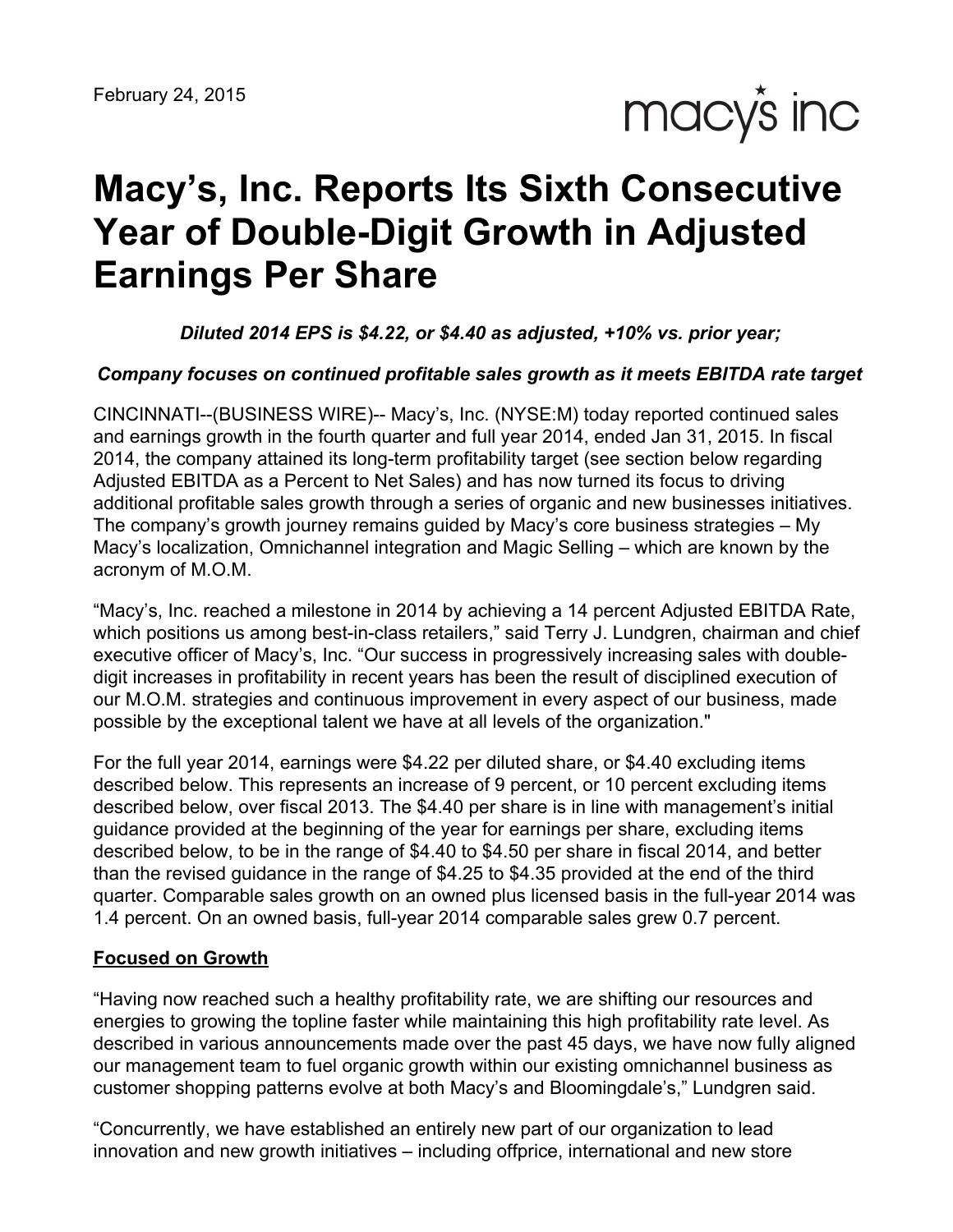formats," he added. "We expect some of these new activities to enter start-up phases later in 2015, and we remain committed to succeeding in a test-and-learn environment where the best and most promising ideas can be ramped up quickly. We are very excited about our upcoming acquisition of Bluemercury, Inc., widely recognized as America's largest and fastest-growing luxury beauty products and spa retailer. We continue to expect to complete the Bluemercury transaction in the first quarter, with an initial focus on accelerating the growth of its base of self-standing specialty stores in urban and suburban markets, as well as on accelerated omnichannel growth and offering Bluemercury products in Macy's stores. This represents a new channel and access to new customers for our company."

#### **Sales**

For the 52 weeks of 2014, Macy's, Inc. sales totaled \$28.105 billion, up 0.6 percent from total sales of \$27.931 billion in fiscal 2013. Comparable sales growth on an owned plus licensed basis for the full-year 2014 was 1.4 percent. On an owned basis, full-year 2014 comparable sales grew 0.7 percent.

Sales in the 13-week fourth quarter of 2014 totaled \$9.364 billion, up 1.8 percent from total sales of \$9.202 billion in the fourth quarter of 2013. Comparable sales growth on an owned plus licensed basis for the fourth quarter was 2.5 percent. On an owned basis, fourth quarter comparable sales grew 2.0 percent.

In fiscal 2014, the company opened five stores and closed 22 stores, all as previously announced. Macy's opened new stores in Sarasota, FL; Las Vegas, NV; and The Bronx, NY. Bloomingdale's opened a new replacement store in Palo Alto, CA, and closed an older store in the same center, as well as opened a new furniture clearance store in Wayne, NJ. Macy's closed stores in Phoenix, AZ; Cupertino, CA; Woodland Hills, CA (2); Bradenton and Port Richey, FL; Southfield, MI; Greensboro, NC; Ledgewood, NJ; DeWitt and Schenectady, NY; Columbus, Richmond Heights and Springfield, OH; York, PA; and Memphis, TN. In addition, Macy's combined three stores into two in the same mall in Torrance, CA, and consolidated two stores into one in the same centers in Minnetonka, MN, Houston, TX, and Arlington, VA. Bloomingdale's closed a furniture clearance store in Mt. Pleasant, NY.

# **Operating Income**

For fiscal 2014, Macy's, Inc.'s operating income totaled \$2.800 billion or 10.0 percent of sales, compared with operating income of \$2.678 billion or 9.6 percent of sales for fiscal 2013. Macy's, Inc.'s fiscal 2014 operating income included expenses and asset impairment charges of \$87 million associated with the previously announced merchandising and marketing restructuring, store and field adjustments, and store closings. This is lower than previously expected because of lower severance costs. Of this \$87 million, \$33 million was related to non-cash write-offs related primarily to store closings. Excluding these items, operating income for fiscal 2014 was \$2.887 billion or 10.3 percent of sales. Macy's, Inc.'s fiscal 2013 operating income included asset impairment charges and other costs and expenses of \$88 million primarily associated with store closings, cost reduction initiatives and related items. Excluding these items, operating income for fiscal 2013 was \$2.766 billion or 9.9 percent of sales.

Macy's, Inc.'s operating income totaled \$1.364 billion or 14.6 percent of sales for the 13 week quarter ended Jan. 31, 2015, compared with operating income of \$1.349 billion or 14.7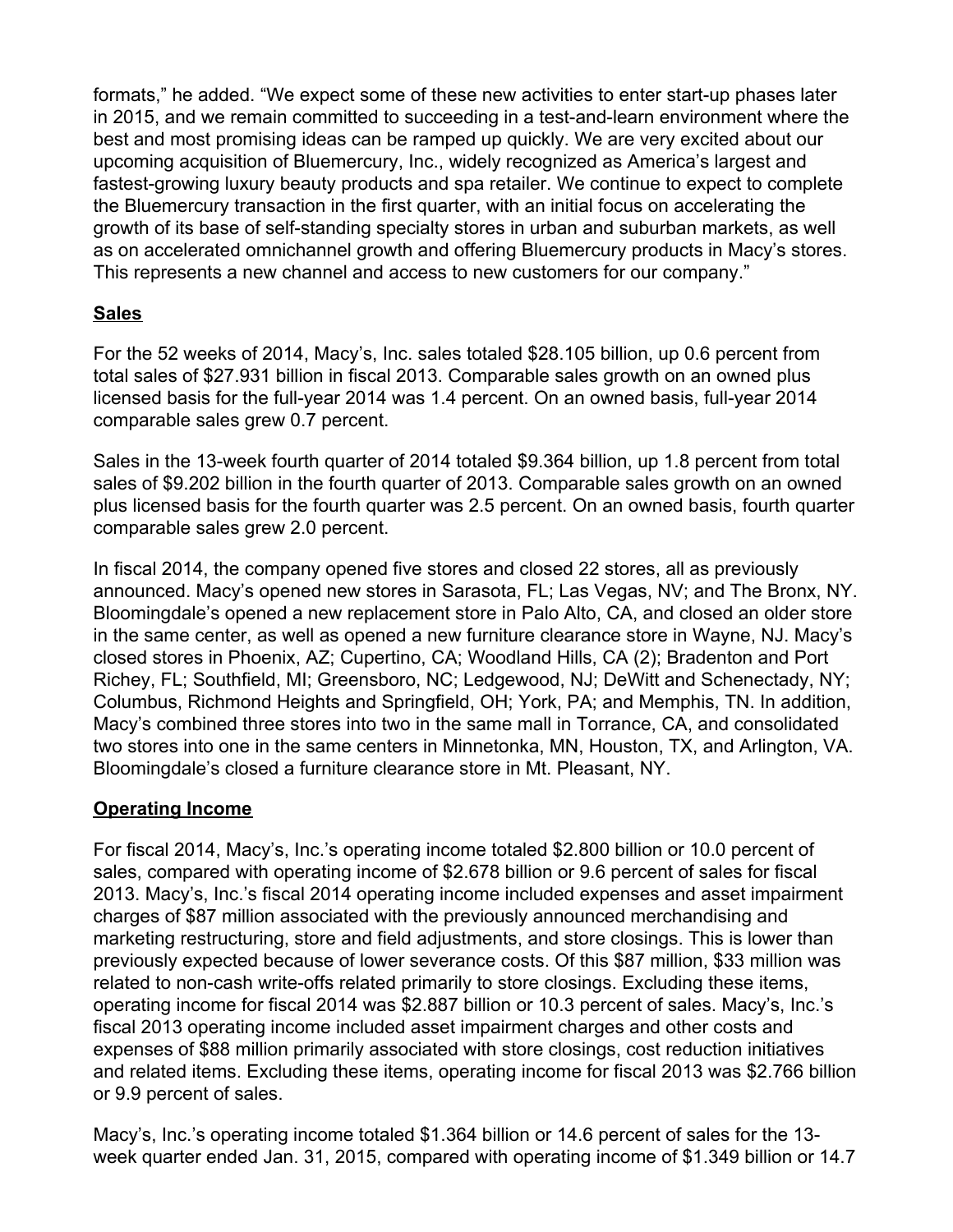percent of sales for the fourth quarter of fiscal 2013. Macy's, Inc.'s fourth quarter 2014 operating income included expenses and asset impairment charges of \$87 million associated with the previously announced merchandising and marketing restructuring, store and field adjustments, and store closings. Excluding these items, operating income for the fourth quarter of 2014 was \$1.451 billion or 15.5 percent of sales. Fourth quarter 2013 operating income included asset impairment charges and other costs and expenses of \$88 million primarily associated with store closings, cost reduction initiatives and related items. Excluding these items, operating income for the fourth quarter of 2013 was \$1.437 billion or 15.6 percent of sales.

# **Earnings Per Share**

For the full-year fiscal 2014, Macy's, Inc. earned \$4.22 per diluted share, an increase of 9 percent from fiscal 2013. Earnings per diluted share for fiscal 2014 were \$4.40 after excluding charges of \$87 million (\$54 million after tax or 15 cents per diluted share) associated with previously announced merchandising and marketing restructuring, store and field adjustments, store closings and asset impairments, as well as \$17 million (\$10 million after tax or 3 cents per diluted share) of interest expense related to the make-whole premium for the early retirement of debt. This represented an increase of 10 percent compared with 2013 earnings per diluted share excluding certain items.

For fiscal 2013, Macy's, Inc. earned \$3.86 per diluted share. Earnings per diluted share for fiscal 2013 were \$4.00 after excluding pre-tax expenses and asset impairment charges of \$88 million (\$54 million after tax or 14 cents per share) associated with store closings, cost reduction initiatives and related items.

Fourth quarter 2014 earnings were \$2.26 per diluted share, or \$2.44 excluding charges of \$87 million (\$54 million after tax or 15 cents per diluted share) associated with previously announced merchandising and marketing restructuring, store and field adjustments, store closings and asset impairments, as well as \$17 million (\$10 million after tax or 3 cents per diluted share) of interest expense related to the make-whole premium for the early retirement of debt. described below. The fourth quarter charges of \$87 million were lower than the estimate of \$100 million to \$110 million provided in the company's Feb. 3 news release on investments for sales growth. This was primarily the result of lower severance expense as the company was able to place more associates than expected in new jobs within the company in the course of its workforce reductions.

In the fourth quarter of 2013, earnings were \$2.16 per diluted share. Diluted earnings per share for the fourth quarter of 2013 were \$2.31 after excluding pre-tax expenses and asset impairment charges of \$88 million (\$54 million after tax or 15 cents per share) associated with store closings, cost reduction initiatives and related items.

# **Adjusted EBITDA as a Percent to Net Sales**

Macy's, Inc. adjusted earnings before interest, taxes, depreciation and amortization (Adjusted EBITDA) rose in 2014 to \$3.923 billion, or 14 percent of sales.

The company had previously targeted an EBITDA rate of 14 percent. Achieving this target represents significant progress over the past six years since the company adopted a unified organizational structure and market localization in 2009. The company's Adjusted EBITDA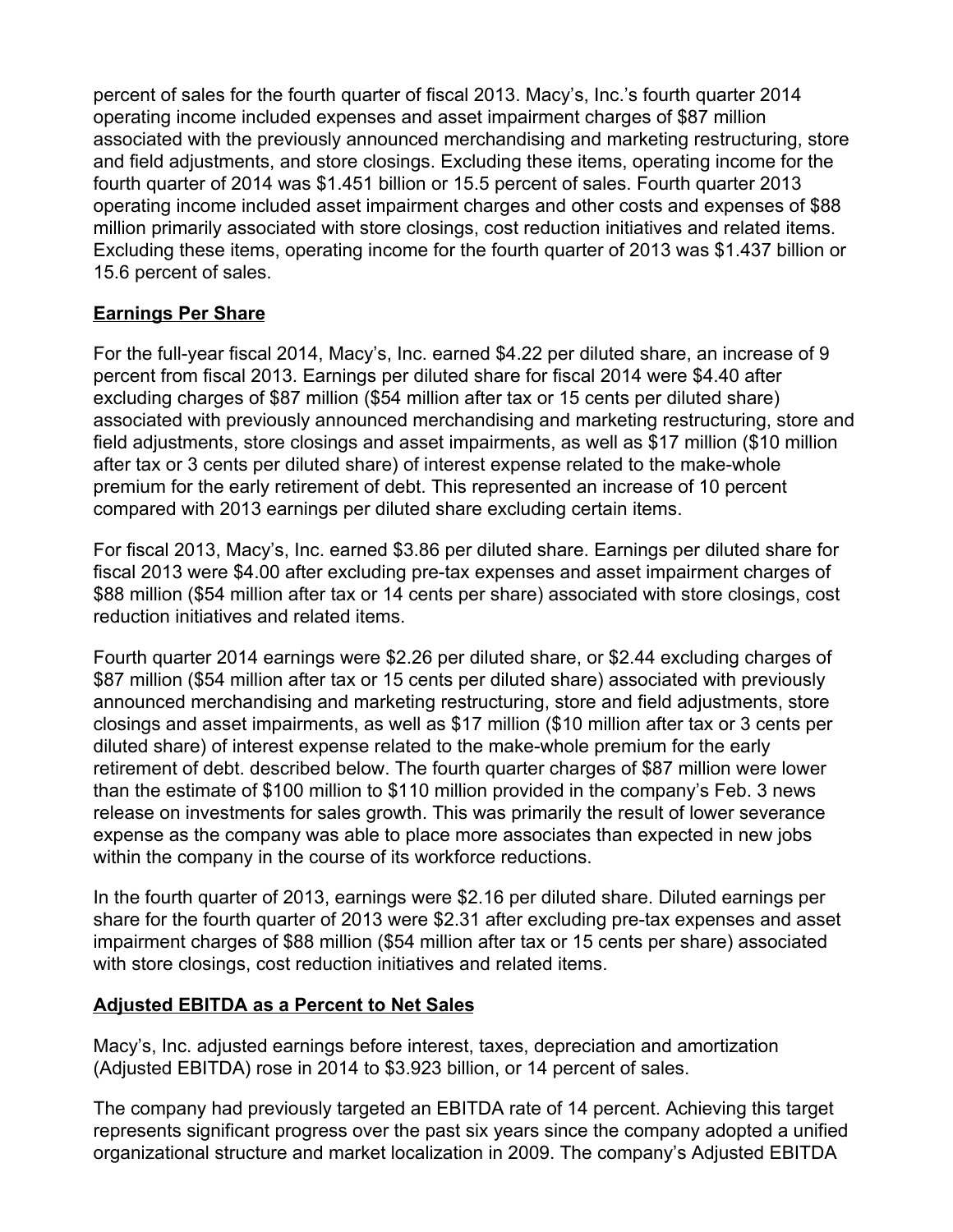rate as a percent to sales was 11.3 percent in fiscal 2009.

Net income for 2014 was \$1.526 billion, or 5.4 percent of sales, compared to net income for 2009 of \$329 million, or 1.4 percent of sales.

# **Cash Flow**

Net cash provided by operating activities was \$2.709 billion in fiscal 2014, compared with \$2.549 billion in fiscal 2013. Net cash used by investing activities in fiscal 2014 was \$970 million, compared with \$788 million in the previous year. Thus, net cash provided before financing activities was \$1.739 billion in fiscal 2014, compared with \$1.761 billion in fiscal 2013.

In fiscal 2014, the company repurchased approximately 31.9 million shares of its common stock for approximately \$1.9 billion. At Jan. 31, 2015, the company had remaining authorization to repurchase up to approximately \$1.0 billion of its common stock.

# **Looking Ahead**

The company expects comparable sales growth on an owned plus licensed basis, as well as on an owned basis, of approximately 2 percent in fiscal 2015. Total sales are expected to grow about 1 percent in fiscal 2015. Earnings of \$4.70 to \$4.80 per share are expected in 2015. Capital expenditures for 2015 are expected to be approximately \$1.2 billion, an increase from \$1.07 billion in 2014, reflecting new investment in growth initiatives.

In fiscal 2015, the company expects to open a new Macy's store in Ponce, PR, and a Bloomingdale's in Honolulu, HI. For fiscal 2016, a new Macy's store has been announced for opening in Kapolei, HI, along with a replacement Macy's store in Los Angeles, CA. Announced new stores for fiscal 2017 include new Macy's and Bloomingdale's in Miami, FL, and a new Bloomingdale's in San Jose, CA. In addition, new Macy's and Bloomingdale's stores are planning to open in Abu Dhabi, United Arab Emirates, in 2018 under license agreements with Al Tayer Group.

# **Important Information Regarding Financial Measures**

Please see the final pages of this news release for important information regarding the calculation of the company's comparable sales and non-GAAP financial measures.

# **Investor Conferences**

Macy's, Inc. will present at the Bank of America Merrill Lynch 2015 Consumer & Retail Conference at 8 a.m. ET on Tuesday, March 3, in New York City and at the Telsey Advisory Group 7<sup>th</sup> Annual Spring Consumer Conference at 8:10 a.m. ET on Tuesday, March 24, in New York City. Media and investors may access the live webcast of the presentations at [www.macysinc.com/ir](http://www.macysinc.com/ir) at the appointed times. The webcasts will be available for replay.

Macy's, Inc., with corporate offices in Cincinnati and New York, is one of the nation's premier retailers, with fiscal 2014 sales of \$28.105 billion. The company operates about 825 stores in 45 states, the District of Columbia, Guam and Puerto Rico under the names of Macy's and Bloomingdale's, as well as the macys.com and bloomingdales.com websites. The company operates 13 Bloomingdale's Outlet stores. Bloomingdale's in Dubai is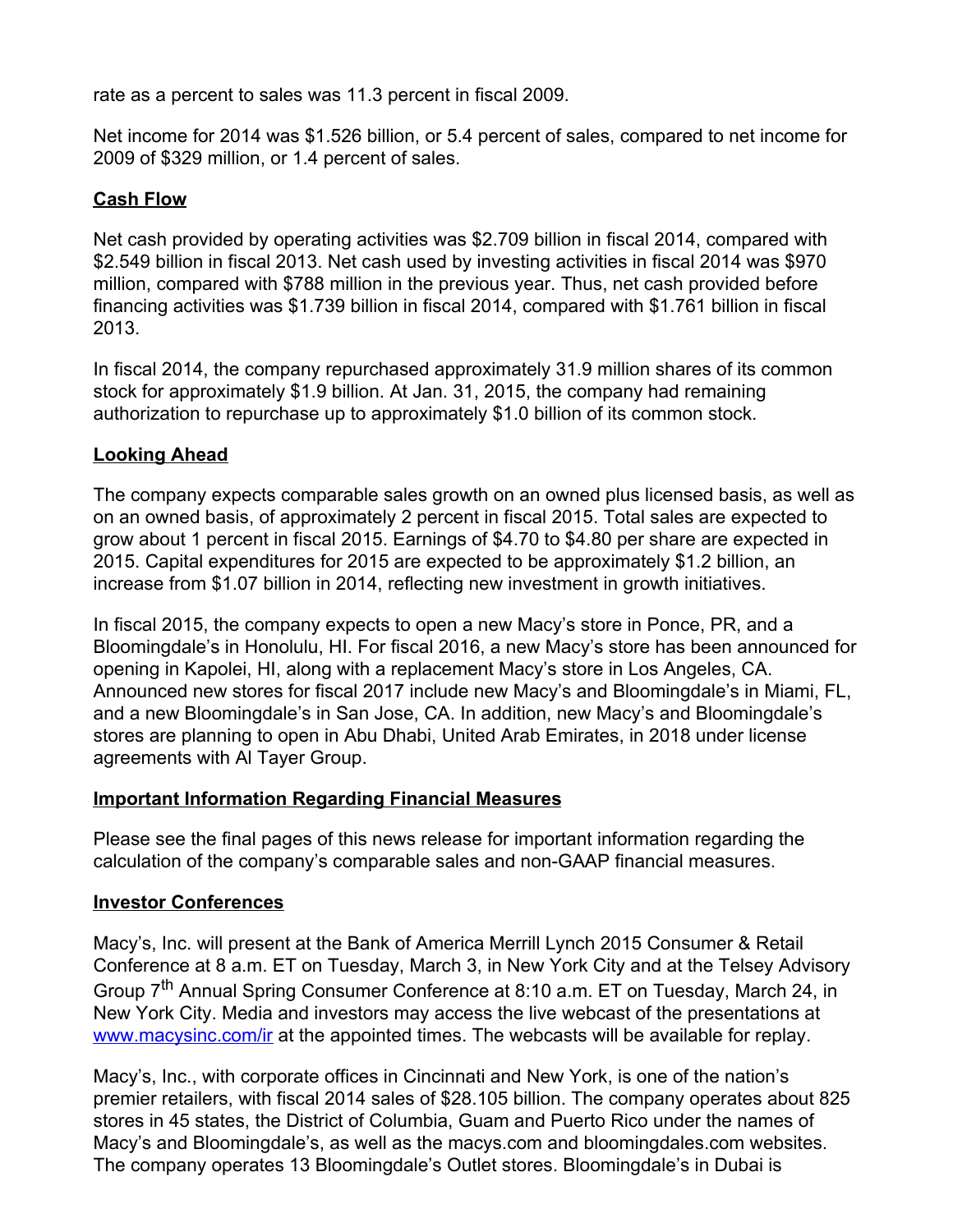operated by Al Tayer Group LLC under a license agreement.

All statements in this press release that are not statements of historical fact are forwardlooking statements within the meaning of the Private Securities Litigation Reform Act of 1995. Such statements are based upon the current beliefs and expectations of Macy's management and are subject to significant risks and uncertainties. Actual results could differ materially from those expressed in or implied by the forward-looking statements contained in this release because of a variety of factors, including conditions to, or changes in the timing of, proposed transactions, prevailing interest rates and non-recurring charges, competitive pressures from specialty stores, general merchandise stores, off-price and discount stores, manufacturers' outlets, the Internet, mail-order catalogs and television shopping and general consumer spending levels, including the impact of the availability and level of consumer debt, the effect of weather and other factors identified in documents filed by the company with the Securities and Exchange Commission.

(NOTE: Additional information on Macy's, Inc., including past news releases, is available at [www.macysinc.com/pressroom](http://www.macysinc.com/pressroom). A webcast of Macy's, Inc.'s call with analysts and investors will be held today (Feb. 24) at 10:30 a.m. ET. The webcast is accessible to the media and general public via the company's website at **[www.macysinc.com](http://www.macysinc.com)**. Analysts and investors may call in on 1-800-835-9927, passcode 8920673. A replay of the conference call can be accessed on the website or by calling 1-888 203-1112 (same passcode) about two hours after the conclusion of the call.)

#### **MACY'S, INC.**

#### Consolidated Statements of Income (Unaudited)

(All amounts in millions except percentages and per share figures)

|                                                     |         | 13 Weeks Ended       | 13 Weeks Ended<br>January 31, 2015 February 1, 2014 |                      |  |
|-----------------------------------------------------|---------|----------------------|-----------------------------------------------------|----------------------|--|
|                                                     | \$      | $%$ to<br>Net sales  | \$                                                  | $%$ to<br>Net sales  |  |
| Net sales                                           | \$9,364 |                      | \$9,202                                             |                      |  |
| Cost of sales (Note 1)                              | 5,589   | 59.7%                | 5,464                                               | 59.4%                |  |
| Gross margin                                        | 3,775   | 40.3%                | 3,738                                               | 40.6%                |  |
| Selling, general and administrative expenses        |         | $(2,324)$ $(24.8\%)$ |                                                     | $(2,301)$ $(25.0\%)$ |  |
| Impairments, store closing and other costs (Note 2) | (87)    | $(0.9\%)$            | (88)                                                | $(0.9\%)$            |  |
| Operating income                                    | 1,364   | 14.6%                | 1,349                                               | 14.7%                |  |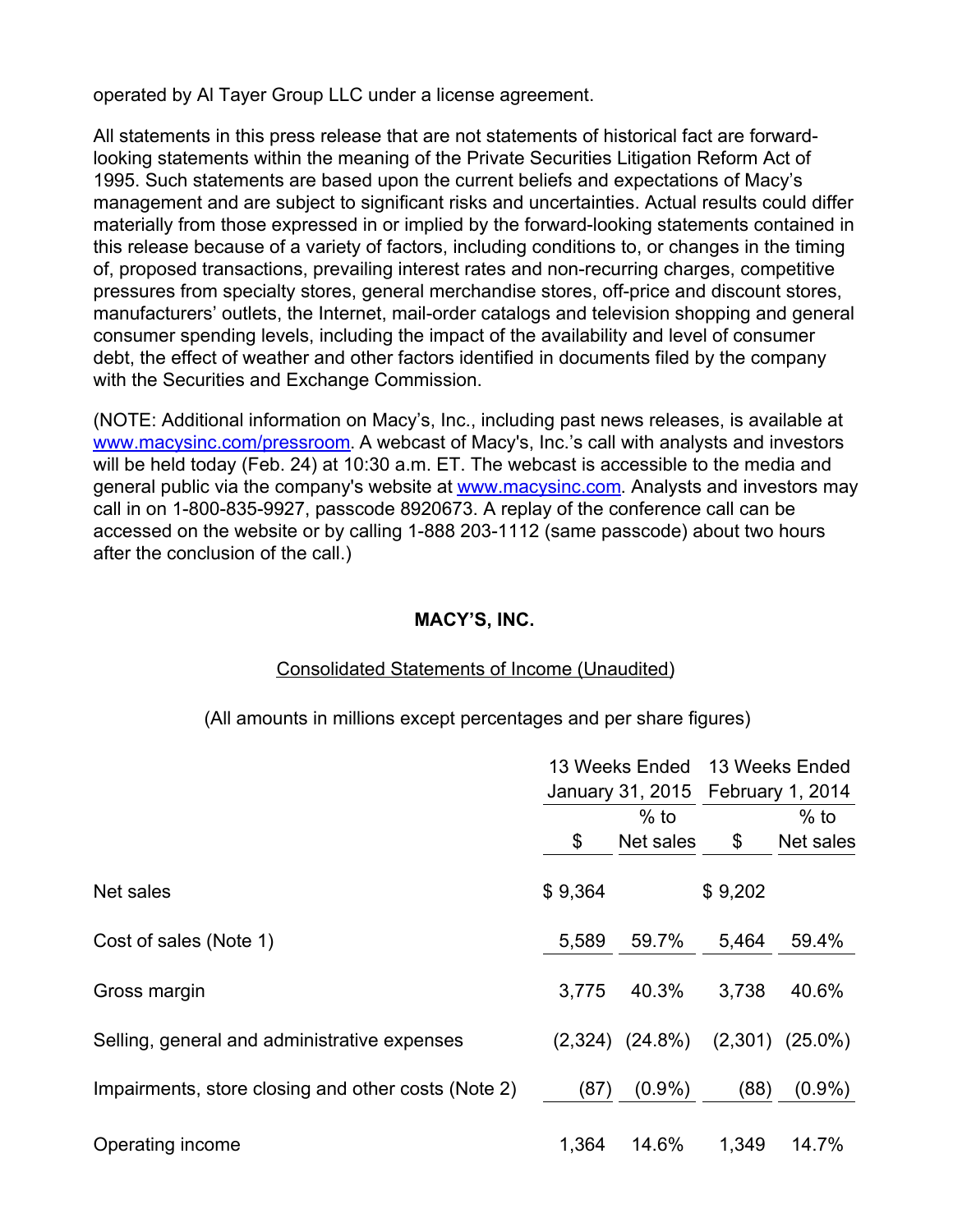| Interest expense – net                                   | (97)           | (99)           |
|----------------------------------------------------------|----------------|----------------|
| Premium on early retirement of debt (Note 3)             | (17)           |                |
| Income before income taxes                               | 1,250          | 1,250          |
| Federal, state and local income tax expense (Note<br>4)  | (457)          | (439)          |
| Net income                                               | 793<br>\$      | 811            |
| Basic earnings per share                                 | 2.30           | 2.21           |
| Diluted earnings per share                               | 2.26<br>\$     | 2.16<br>\$     |
| Average common shares:<br><b>Basic</b><br><b>Diluted</b> | 344.3<br>350.9 | 367.7<br>375.1 |
| End of period common shares outstanding                  | 340.6          | 364.9          |
| Depreciation and amortization expense                    | 266<br>\$      | 259<br>\$      |

#### Consolidated Statements of Income (Unaudited)

Notes:

(1) Merchandise inventories are valued at the lower of cost or market using the last-in, firstout (LIFO) retail inventory method. Application of the LIFO retail inventory method did not result in the recognition of any LIFO charges or credits affecting cost of sales for the 13 weeks ended January 31, 2015 or February 1, 2014.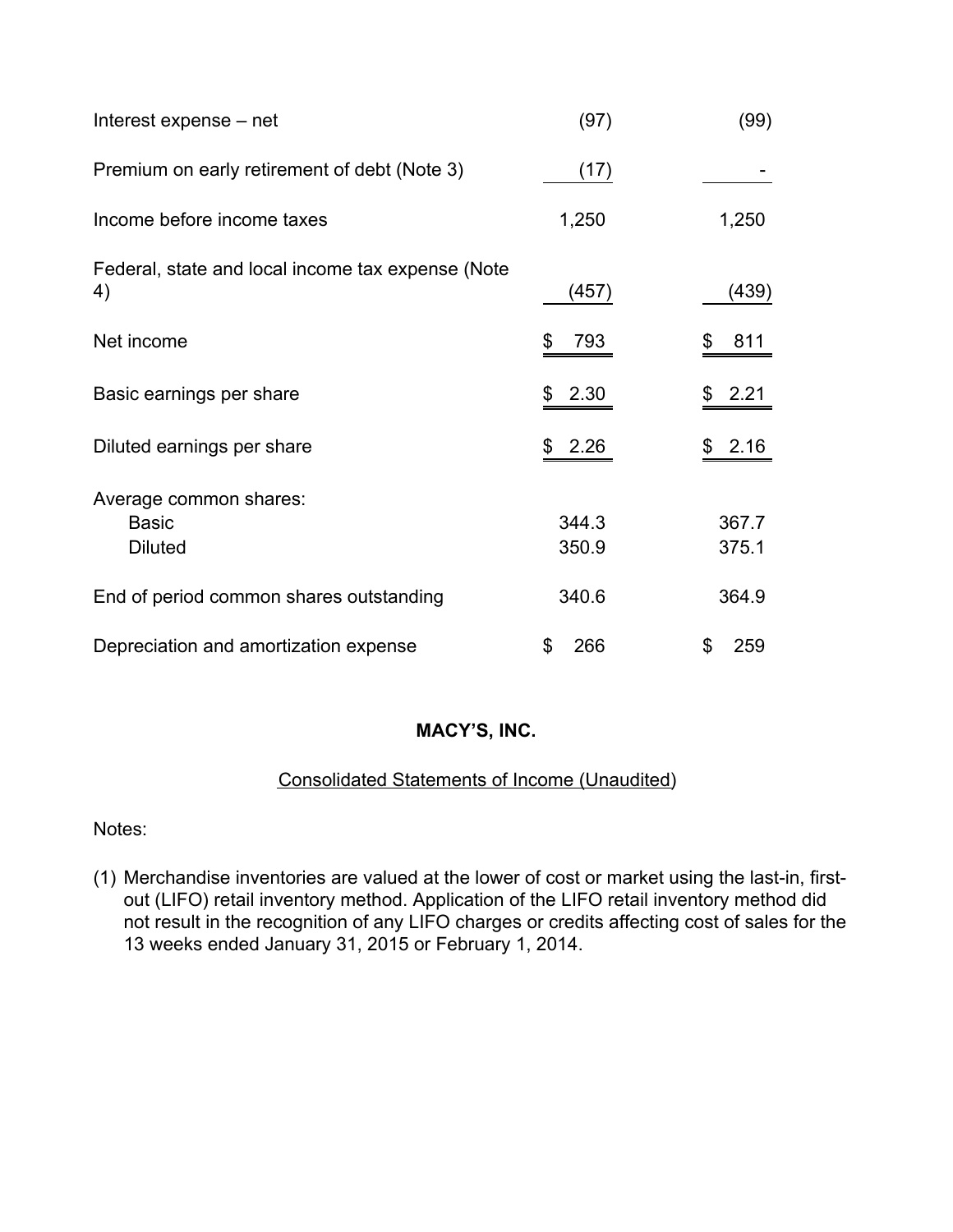- (2) For the 13 weeks ended January 31, 2015, includes \$33 million of asset impairment charges primarily related to the store closings announced in January 2015, \$46 million of severance and other human resource-related costs associated with the organization changes and store closings announced in January 2015, and \$8 million of other related costs and expenses. For the 13 weeks ended February 1, 2014, included \$39 million of asset impairment charges primarily related to the store closings announced in January 2014, \$43 million of restructuring-related costs and expenses associated with the costreduction initiatives and organization changes announced in January 2014, primarily severance and other human resource-related costs, and \$6 million of other related costs and expenses. These costs amounted to \$.15 per diluted share for the 13 weeks ended January 31, 2015 and the 13 weeks ended February 1, 2014.
- (3) For the 13 weeks ended January 31, 2015, includes approximately \$17 million on a pretax basis, or \$10 million after tax or \$.03 per diluted share, of expenses associated with the make-whole premium for the retirement of \$407 million of 7.875% senior notes due 2015.
- (4) Federal, state and local income taxes differ from the federal income tax statutory rate of 35%, principally because of the effect of state and local taxes, including the settlement of various tax issues and tax examinations. Additionally, income tax expense for the 13 weeks ended February 1, 2014 benefited from a \$13 million (\$.03 per diluted share) reduction in the valuation allowance related primarily to state net operating loss carryforwards.

#### Consolidated Statements of Income (Unaudited)

(All amounts in millions except percentages and per share figures)

|                                              |          | 52 Weeks Ended   |          | 52 Weeks Ended   |  |
|----------------------------------------------|----------|------------------|----------|------------------|--|
|                                              |          | January 31, 2015 |          | February 1, 2014 |  |
|                                              |          | $%$ to           |          | $%$ to           |  |
|                                              | \$       | Net sales        | \$       | Net sales        |  |
| Net sales                                    | \$28,105 |                  | \$27,931 |                  |  |
| Cost of sales (Note 1)                       | 16,863   | 60.0%            | 16,725   | 59.9%            |  |
| Gross margin                                 | 11,242   | 40.0%            | 11,206   | 40.1%            |  |
| Selling, general and administrative expenses | (8,355)  | (29.7%)          | (8, 440) | $(30.2\%)$       |  |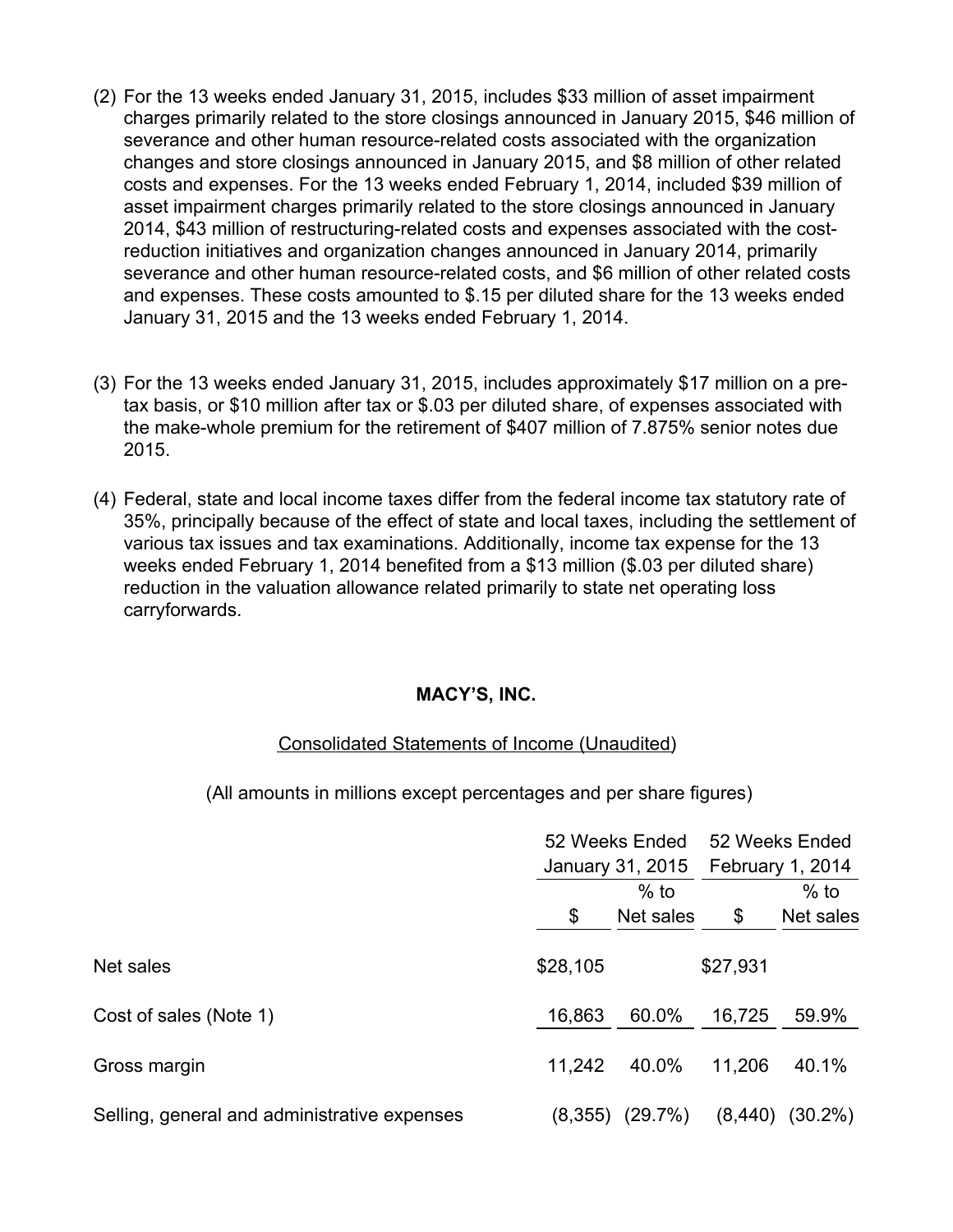| Impairments, store closing and other costs (Note 2)      | (87)           | $(0.3\%)$ | (88)           | $(0.3\%)$ |
|----------------------------------------------------------|----------------|-----------|----------------|-----------|
| Operating income                                         | 2,800          | 10.0%     | 2,678          | 9.6%      |
| Interest expense - net                                   | (393)          |           | (388)          |           |
| Premium on early retirement of debt (Note 3)             | (17)           |           |                |           |
| Income before income taxes                               | 2,390          |           | 2,290          |           |
| Federal, state and local income tax expense (Note<br>4)  | (864)          |           | (804)          |           |
| Net income                                               | 1,526<br>\$    |           | 1,486<br>\$    |           |
| Basic earnings per share                                 | \$<br>4.30     |           | \$<br>3.93     |           |
| Diluted earnings per share                               | \$<br>4.22     |           | 3.86<br>\$     |           |
| Average common shares:<br><b>Basic</b><br><b>Diluted</b> | 355.2<br>361.7 |           | 378.3<br>384.8 |           |
| End of period common shares outstanding                  | 340.6          |           | 364.9          |           |
| Depreciation and amortization expense                    | \$1,036        |           | \$1,020        |           |

# Consolidated Statements of Income (Unaudited)

Notes:

(1) Merchandise inventories are valued at the lower of cost or market using the last-in, firstout (LIFO) retail inventory method. Application of the LIFO retail inventory method did not result in the recognition of any LIFO charges or credits affecting cost of sales for the 52 weeks ended January 31, 2015 or February 1, 2014.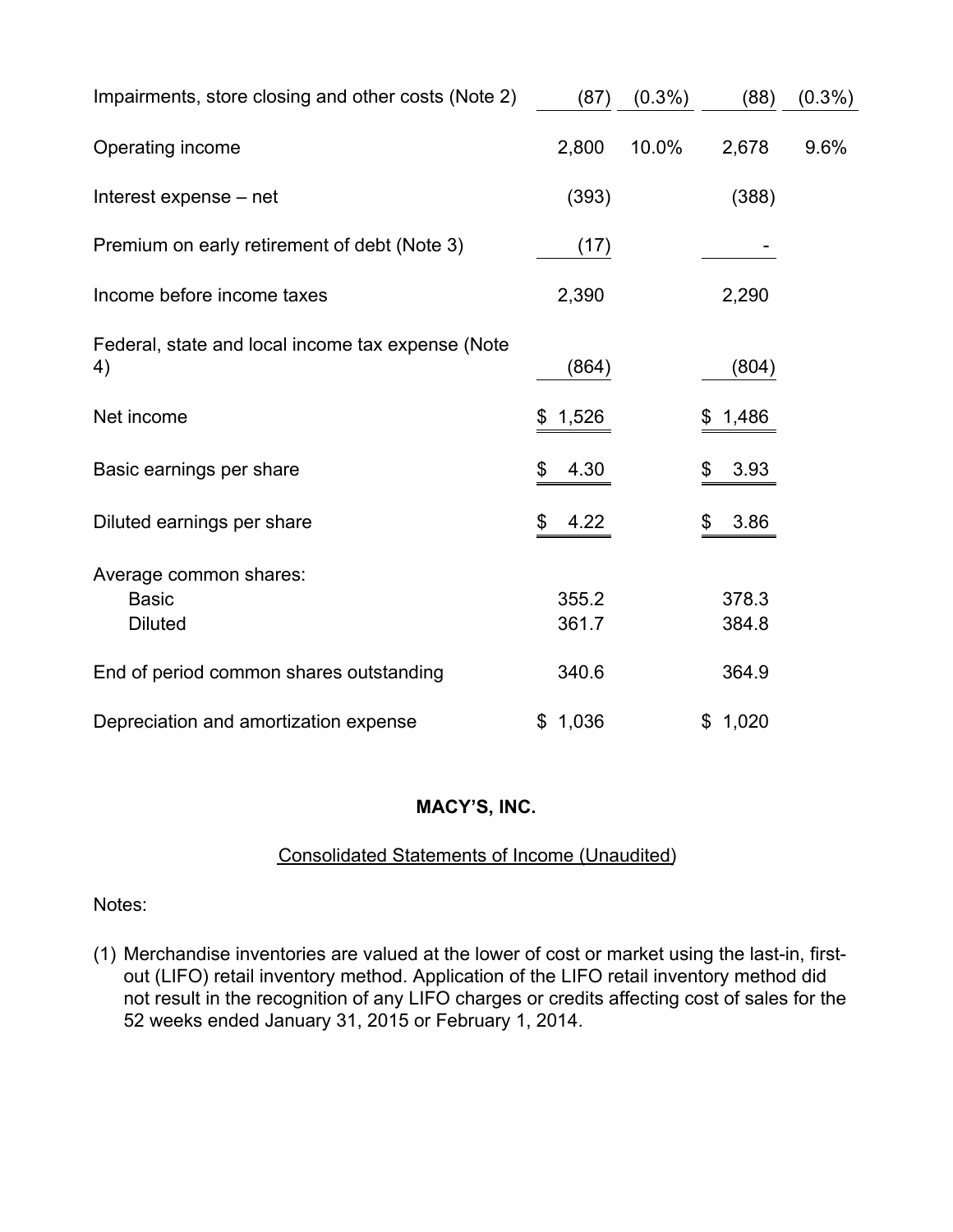- (2) For the 52 weeks ended January 31, 2015, includes \$33 million of asset impairment charges primarily related to the store closings announced in January 2015, \$46 million of severance and other human resource-related costs associated with the organization changes and store closings announced in January 2015, and \$8 million of other related costs and expenses. For the 52 weeks ended February 1, 2014, included \$39 million of asset impairment charges primarily related to the store closings announced in January 2014, \$43 million of restructuring-related costs and expenses associated with the costreduction initiatives and organization changes announced in January 2014, primarily severance and other human resource-related costs, and \$6 million of other related costs and expenses. For the 52 weeks ended January 31, 2015 and February 1, 2014, these costs amounted to \$.15 and \$.14 per diluted share, respectively.
- (3) For the 52 weeks ended January 31, 2015, includes approximately \$17 million on a pretax basis, or \$10 million after tax or \$.03 per diluted share, of expenses associated with the make-whole premium for the retirement of \$407 million of 7.875% senior notes due 2015.
- (4) Federal, state and local income taxes differ from the federal income tax statutory rate of 35%, principally because of the effect of state and local taxes, including the settlement of various tax issues and tax examinations. Additionally, income tax expense for the 52 weeks ended February 1, 2014 benefited from a \$13 million (\$.03 per diluted share) reduction in the valuation allowance related primarily to state net operating loss carryforwards.

#### Consolidated Balance Sheets (Unaudited)

#### (millions)

|                                           | January 31, February 1,<br>2015 | 2014  |
|-------------------------------------------|---------------------------------|-------|
| ASSETS:                                   |                                 |       |
| <b>Current Assets:</b>                    |                                 |       |
| Cash and cash equivalents                 | \$<br>$2,246$ \$                | 2,273 |
| Receivables                               | 424                             | 438   |
| Merchandise inventories                   | 5,516                           | 5,557 |
| Prepaid expenses and other current assets | 493                             | 420   |
| <b>Total Current Assets</b>               | 8,679                           | 8,688 |
| Property and Equipment – net              | 7,800                           | 7,930 |
| Goodwill                                  | 3,743                           | 3,743 |
| Other Intangible Assets – net             | 496                             | 527   |
| <b>Other Assets</b>                       | 743                             | 732   |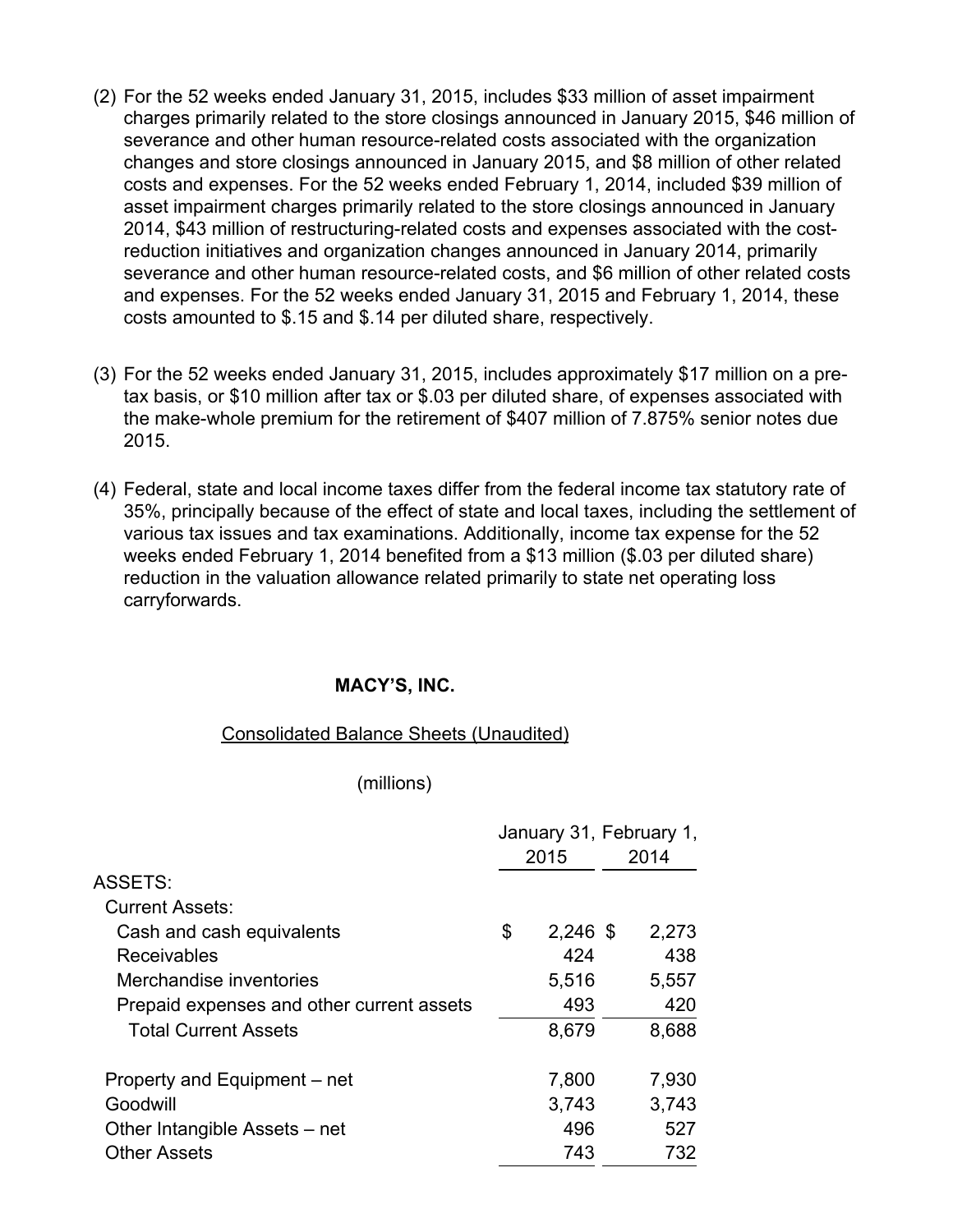| <b>Total Assets</b>                        | \$<br>$21,461$ \$ |      | 21,620 |
|--------------------------------------------|-------------------|------|--------|
| LIABILITIES AND SHAREHOLDERS' EQUITY:      |                   |      |        |
| <b>Current Liabilities:</b>                |                   |      |        |
| Short-term debt                            | \$<br>76 \$       |      | 463    |
| Merchandise accounts payable               | 1,693             |      | 1,691  |
| Accounts payable and accrued liabilities   | 3,109             |      | 2,810  |
| Income taxes                               | 296               |      | 362    |
| Deferred income taxes                      | 362               |      | 400    |
| <b>Total Current Liabilities</b>           | 5,536             |      | 5,726  |
| Long-Term Debt                             | 7,265             |      | 6,714  |
| <b>Deferred Income Taxes</b>               | 1,081             |      | 1,273  |
| <b>Other Liabilities</b>                   | 2,201             |      | 1,658  |
| <b>Shareholders' Equity</b>                | 5,378             |      | 6,249  |
| Total Liabilities and Shareholders' Equity | \$<br>21,461      | - \$ | 21,620 |

# Consolidated Statements of Cash Flows (Unaudited)

# (millions)

|                                                                                      | 52 Weeks Ended 52 Weeks Ended     |             |
|--------------------------------------------------------------------------------------|-----------------------------------|-------------|
|                                                                                      | January 31, 2015 February 1, 2014 |             |
| Cash flows from operating activities:                                                |                                   |             |
| Net income                                                                           | \$<br>1,526                       | \$<br>1,486 |
| Adjustments to reconcile net income to net cash<br>provided by operating activities: |                                   |             |
| Impairments, store closing and other costs                                           | 87                                | 88          |
| Depreciation and amortization                                                        | 1,036                             | 1,020       |
| Stock-based compensation expense                                                     | 73                                | 62          |
| Amortization of financing costs and premium on<br>acquired debt                      |                                   |             |
| Changes in assets and liabilities:                                                   | (5)                               | (8)         |
| (Increase) decrease in receivables                                                   | 22                                | (58)        |
| (Increase) decrease in merchandise inventories                                       | 40                                | (249)       |
| Increase in prepaid expenses and other current                                       |                                   |             |
| assets                                                                               | (3)                               | (2)         |
| Increase in other assets not separately identified                                   | (61)                              | (1)         |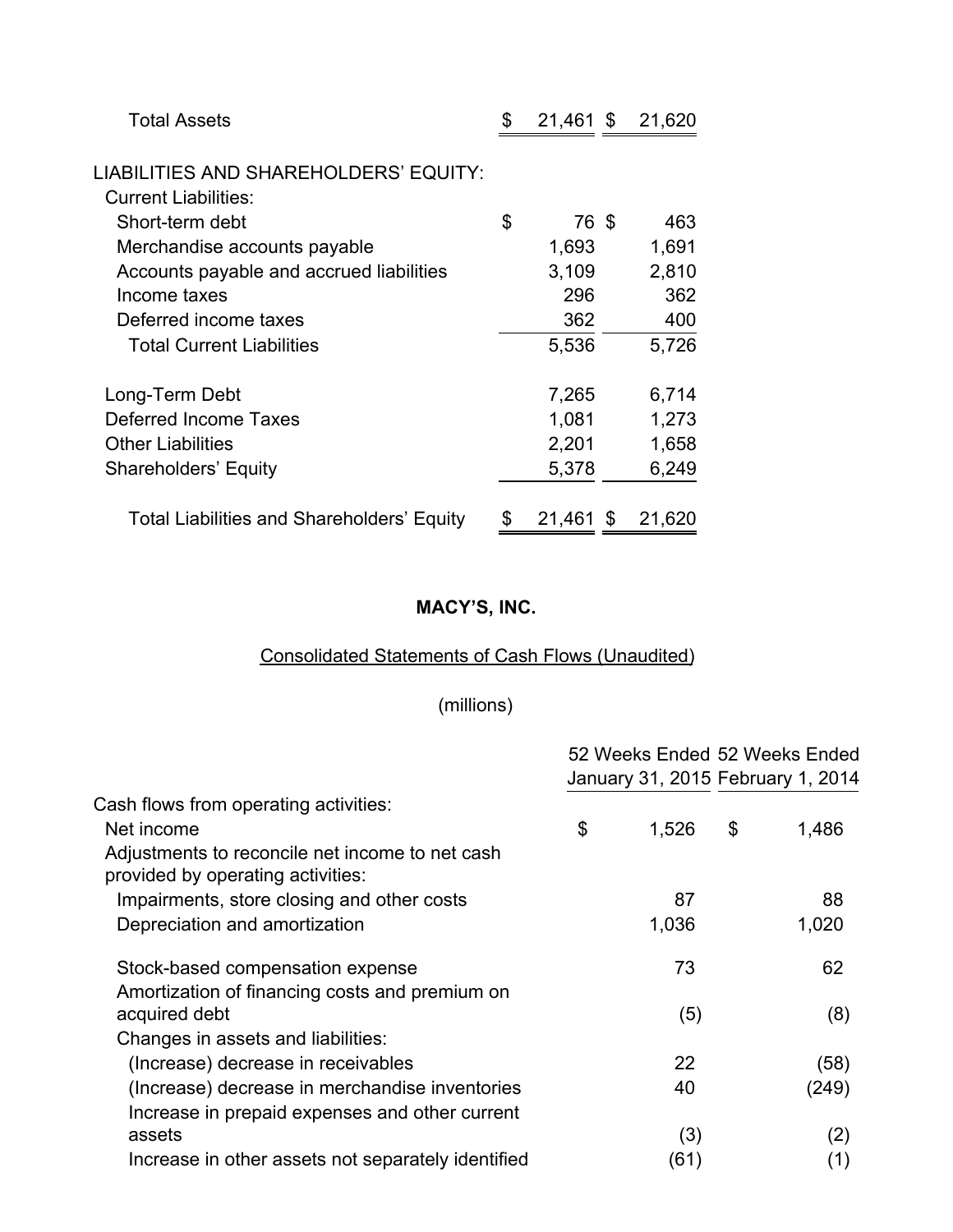| Increase (decrease) in merchandise accounts                                                    |             |      |                |
|------------------------------------------------------------------------------------------------|-------------|------|----------------|
| payable                                                                                        |             | (17) | 101            |
| Increase in accounts payable, accrued liabilities<br>and other items not separately identified |             | 37   | 48             |
| Increase (decrease) in current income taxes                                                    |             | (65) | $\overline{7}$ |
| Increase (decrease) in deferred income taxes                                                   |             | 29   | (142)          |
| Increase in other liabilities not separately identified                                        |             | 10   | 197            |
| Net cash provided by operating activities                                                      | 2,709       |      | 2,549          |
| Cash flows from investing activities:                                                          |             |      |                |
| Purchase of property and equipment                                                             | (770)       |      | (607)          |
| Capitalized software                                                                           | (298)       |      | (256)          |
| Disposition of property and equipment                                                          | 172         |      | 132            |
| Other, net                                                                                     |             | (74) | (57)           |
| Net cash used by investing activities                                                          | (970)       |      | (788)          |
| Cash flows from financing activities:                                                          |             |      |                |
| Debt issued                                                                                    | 1,044       |      | 400            |
| Financing costs                                                                                |             | (9)  | (9)            |
| Debt repaid                                                                                    | (870)       |      | (124)          |
| Dividends paid                                                                                 | (421)       |      | (359)          |
| Increase in outstanding checks                                                                 | 133         |      | 24             |
| Acquisition of treasury stock                                                                  | (1,901)     |      | (1,571)        |
| <b>Issuance of common stock</b>                                                                | 258         |      | 315            |
| Net cash used by financing activities                                                          | (1,766)     |      | (1, 324)       |
| Net increase (decrease) in cash and cash equivalents                                           |             | (27) | 437            |
| Cash and cash equivalents at beginning of period                                               | 2,273       |      | 1,836          |
| Cash and cash equivalents at end of period                                                     | \$<br>2,246 |      | 2,273          |

# Important Information Regarding Non-GAAP Financial Measures

(All amounts in millions except percentages)

The Company reports its financial results in accordance with generally accepted accounting principles (GAAP). However, management believes that certain non-GAAP financial measures provide users of the Company's financial information with additional useful information in evaluating operating performance. See below for supplemental financial data and a corresponding reconciliation to the most directly comparable GAAP financial measures. These non-GAAP financial measures should be viewed as supplementing, and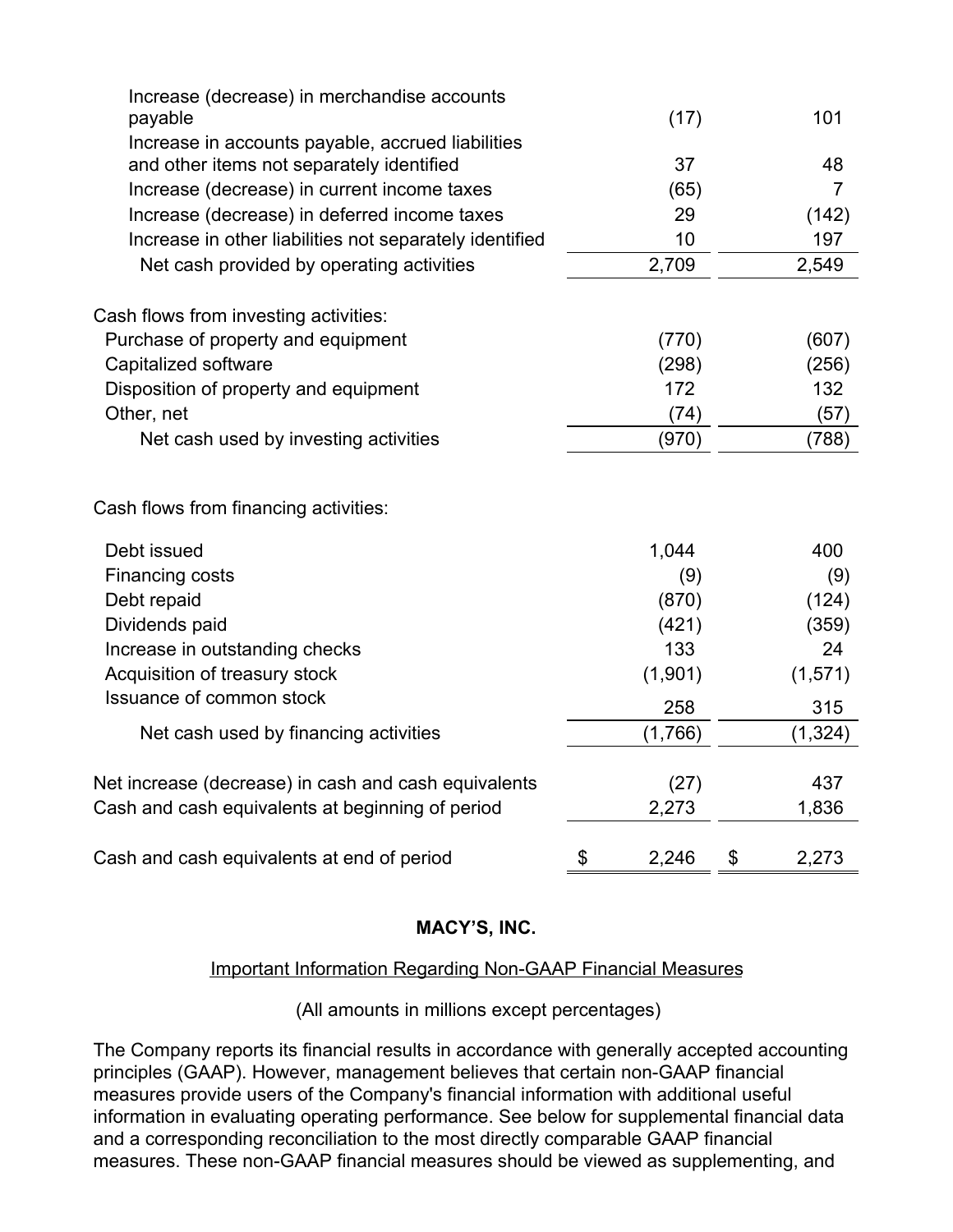not as an alternative or substitute for, the Company's financial results prepared in accordance with GAAP. Certain of the items that may be excluded or included in non-GAAP financial measures may be significant items that could impact the Company's financial position, results of operations and cash flows and should therefore be considered in assessing the Company's actual financial condition and performance. Additionally, the amounts received by the Company on account of sales of departments licensed to third parties are limited to commissions received on such sales. The methods used by the Company to calculate its non-GAAP financial measures may differ significantly from methods used by other companies to compute similar measures. As a result, any non-GAAP financial measures presented herein may not be comparable to similar measures provided by other companies.

#### *Comparable Sales Growth*

|                                                                                           | 13 Weeks<br>Ended<br>January 31,<br>2015 | 52 Weeks<br>Ended<br>January 31,<br>2015 |
|-------------------------------------------------------------------------------------------|------------------------------------------|------------------------------------------|
| Increase in comparable sales on an owned basis (Note 1)                                   | 2.0%                                     | 0.7%                                     |
| Impact of growth in comparable sales of departments licensed<br>to third parties (Note 2) | 0.5%                                     | 0.7%                                     |
| Increase in comparable sales on an owned plus licensed basis                              | 2.5%                                     | 1.4%                                     |

Notes:

- (1) Represents the period-to-period change in net sales from stores in operation throughout the year presented and the immediately preceding year and all net Internet sales, excluding commissions from departments licensed to third parties.
- (2) Represents the impact of including the sales of departments licensed to third parties occurring in stores in operation throughout the year presented and the immediately preceding year and via the Internet in the calculation of comparable sales. The Company licenses third parties to operate certain departments in its stores and online and receives commissions from these third parties based on a percentage of their net sales. In its financial statements prepared in conformity with GAAP, the Company includes these commissions (rather than sales of the departments licensed to third parties) in its net sales. The Company does not, however, include any amounts in respect of licensed department sales (or any commissions earned on such sales) in its comparable sales in accordance with GAAP (i.e. on an owned basis).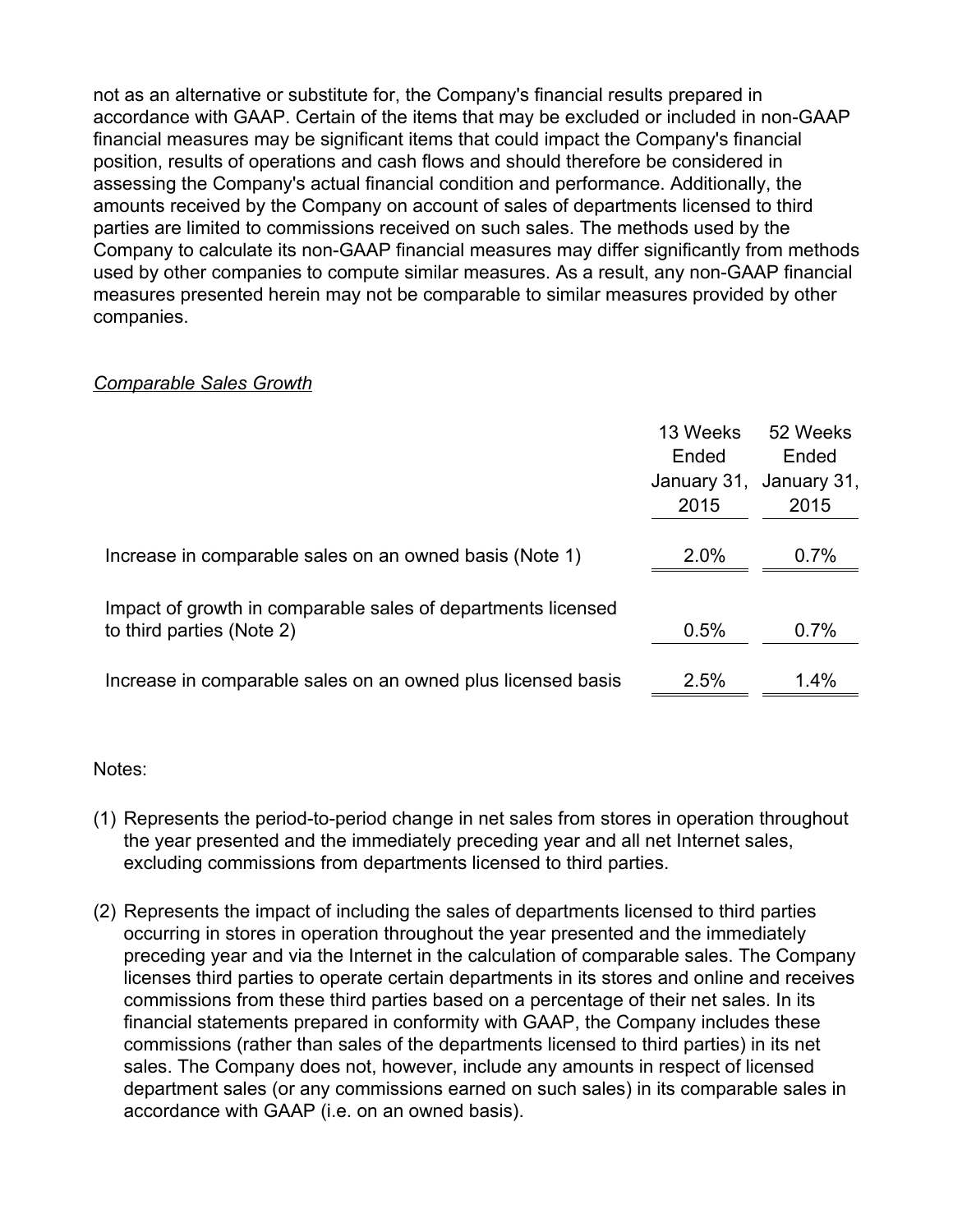Macy's, Inc. believes that providing changes in comparable sales on an owned plus licensed basis, which includes the impact of growth in comparable sales of departments licensed to third parties supplementally to its results of operations calculated in accordance with GAAP assists in evaluating the Company's ability to generate sales growth, whether through owned businesses or departments licensed to third parties, on a comparable basis, and in evaluating the impact of changes in the manner in which certain departments are operated (e.g. the conversion in 2013 of most of the Company's previously owned athletic footwear business to licensed Finish Line shops).

# **MACY'S, INC.**

#### Important Information Regarding Non-GAAP Financial Measures

#### (All amounts in millions except percentages)

#### *Adjusted EBITDA as a Percent to Net Sales*

|                                                                  | 2014        | 2009        |
|------------------------------------------------------------------|-------------|-------------|
| Net sales                                                        | \$28,105    | \$23,489    |
| Net income                                                       | \$<br>1,526 | \$<br>329   |
| Net income as a percent to net sales                             | 5.4%        | 1.4%        |
|                                                                  |             |             |
| Net income                                                       | \$<br>1,526 | \$<br>329   |
| Add back interest expense - net                                  | 393         | 556         |
| Add back premium on early retirement of debt                     | 17          |             |
| Add back federal, state and local income tax expense             | 864         | 178         |
| Add back impairments, store closing and other costs and division |             |             |
| consolidation costs                                              | 87          | 391         |
| Add back depreciation and amortization                           | 1,036       | 1,210       |
| <b>Adjusted EBITDA</b>                                           | \$3,923     | \$<br>2,664 |
| Adjusted EBITDA as a percent to net sales                        | 14.0%       | 11.3%       |

Management believes that excluding certain items that may vary substantially in frequency and magnitude from earnings before interest, taxes, depreciation and amortization ("EBITDA") as a percentage to sales is a useful supplemental measure that assists in evaluating the Company's ability to generate earnings and leverage sales, and to more readily compare these metrics between past and future periods. Management also believes that EBITDA and Adjusted EBITDA are frequently used by investors and securities analysts in their evaluations of companies, and that such supplemental measures facilitate comparisons between companies that have different capital and financing structures and/or tax rates.

Macy's, Inc.